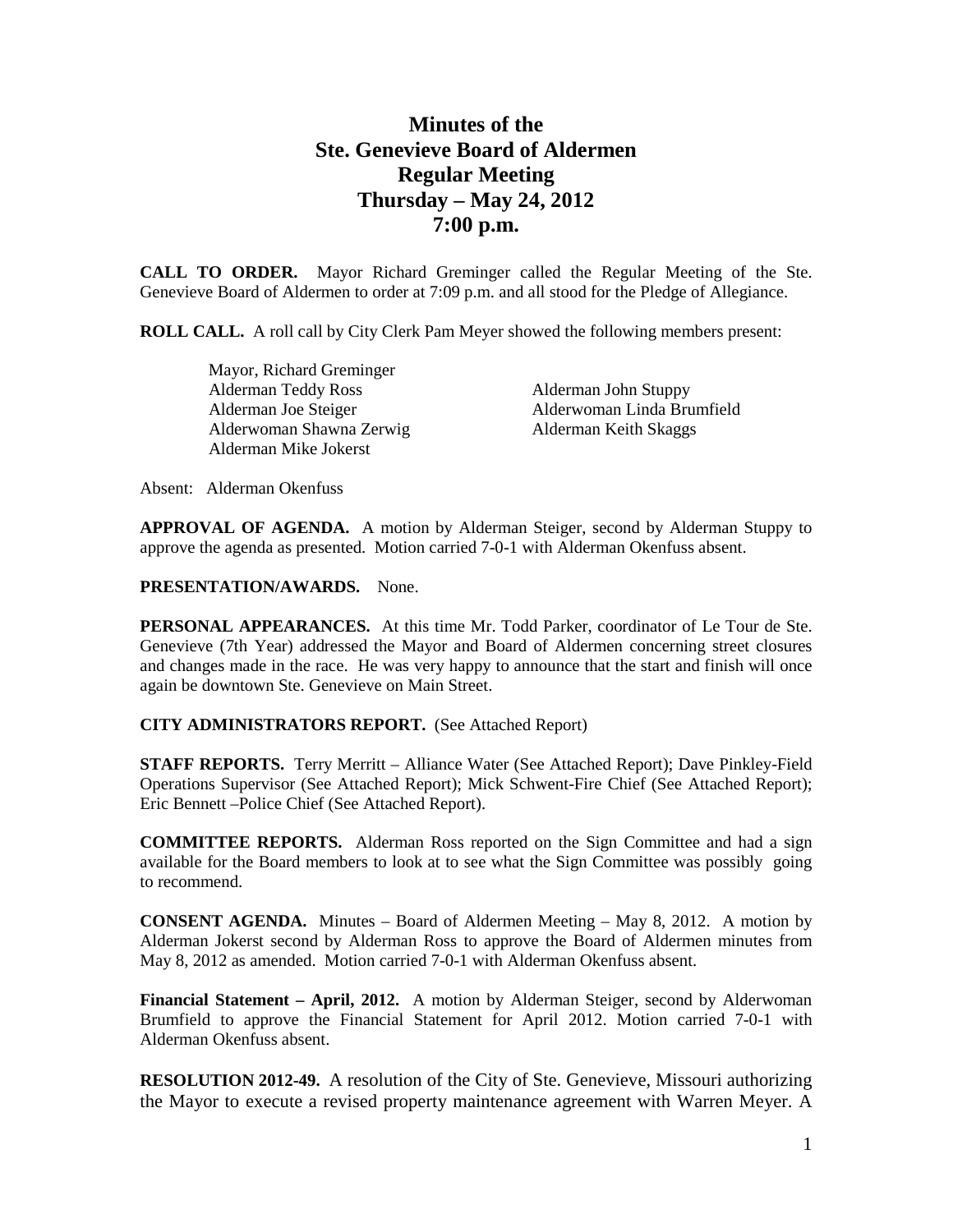motion by Alderman Steiger, second by Alderman Stuppy to approve Resolution 2012- 49. Motion carried 7-0-1 with Alderman Okenfuss absent.

**RESOLUTION 2012-50.** A Resolution to show the support of the Board of Aldermen of the City of Ste. Genevieve, Missouri for Missouri House Bill 1329 restoring sales tax on out of state vehicle purchases, and helping preserve jobs in numerous small businesses across the state. A motion by Alderman Steiger, second by Alderman Ross to approve Resolution 2012-50. Motion carried 7-0-1 with Alderman Okenfuss absent.

**Public Hearing** – The Mayor and the Board of Aldermen of the City of Ste. Genevieve, Missouri will hold a public hearing on Thursday, May 24, 2012, at 7:00 p.m. to consider a revised sign ordinance for the City of Ste. Genevieve. Mayor Greminger opened the public hearing at 7:49 p.m. Alderman Steiger questioned the section on event banners and the insurance requirements. Mayor Greminger closed the public hearing at 7:56 p.m.

**Public Hearing** – The Mayor and the Board of Aldermen of the City of Ste. Genevieve, Missouri will hold a public hearing on Thursday, May 24, 2012, at 7:00 p.m. to consider a request from Citizens Electric Corporation to rezone the tract of land at 10932 Industrial Drive from R-1 Single Family Residential to I-1 Light Industrial Zoning. Mayor Greminger opened the public meeting at 7:56 p.m. There being no questions Mayor Greminger closed the public hearing at 7:57 p.m.

## **OLD BUSINESS**

**BILL NO. 3864. AN ORDINANCE AUTHORIZING THE MAYOR TO ENTER INTO A THIRD PARTY CONTRACT WITH MISSOURI DEPARTMENT OF NATURAL RESOURCES AND HORNER & SHIFRIN, INC. FOR AN ENGINEERING SERVICES REPORT.** 2<sup>nd</sup> READING. A motion by Alderman Skaggs, second by Alderwoman Brumfield, Bill No. 3864 was placed on its second and final reading, read by title only, considered and passed by a roll call vote as follows: Ayes: Alderman Skaggs, Alderwoman Zerwig, Alderman Stuppy, Alderman Jokerst, Alderman Ross, Alderman Steiger, and Alderwoman Brumfield. Nays: None. Absent: Alderman Okenfuss. Motion carried 7-0-1. Thereupon Bill No. 3864 was declared Ordinance No. 3803 signed by the Mayor and attested by the City Clerk.

**BILL NO. 3865 AN ORDINANCE AMENDING "SCHEDULE III. PARKING RESTRICTIONS; TABLE III-A NO PARKING AT ANY TIME OF THE MUNICIPAL CODE RELATING TO NO PARKING. 2nd READING.** A motion by Alderwoman Brumfield, second by Alderman Jokerst to amend the ordinance to read for the location of Fifth Street, from Merchant Street to Jefferson Street" No Parking at any time West Side. Motion carried 7-0-1 with Alderman Okenfuss absent. A motion by Alderman Jokerst, second by Alderwoman Zerwig to approve Bill No. 3864 as amended, therefore Bill No. 3865 was placed on its second and final reading, read by title only, considered and passed by a roll call vote as follows: Ayes: Alderman Skaggs, Alderwoman Zerwig, Alderman Stuppy, Alderman Jokerst, Alderman Ross, Alderman Steiger, and Alderwoman Brumfield. Nays: None. Absent: Alderman Okenfuss. Motion carried 7- 0-1. Thereupon Bill No. 3865 was declared Ordinance No. 3804 signed by the Mayor and attested by the City Clerk.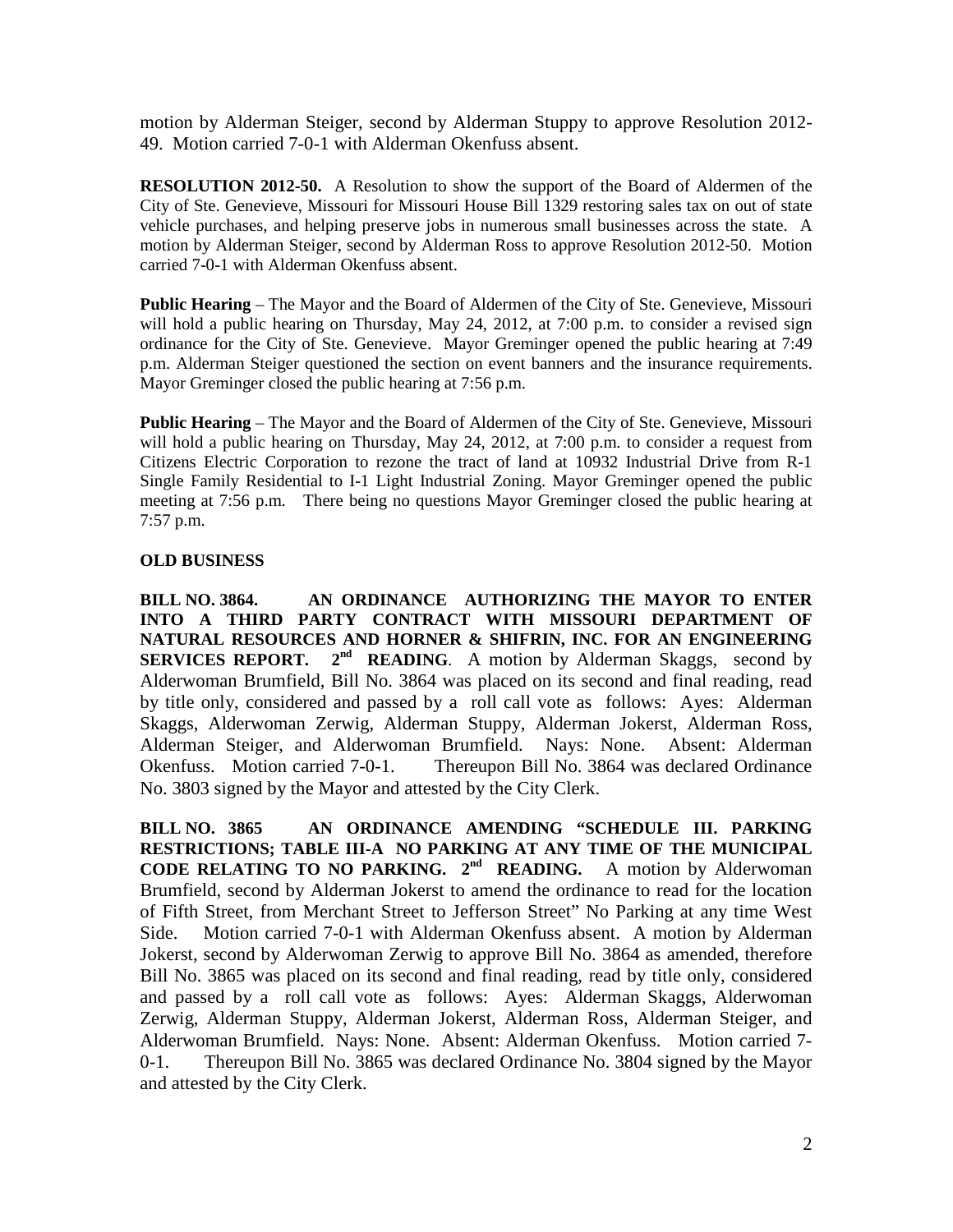### **NEW BUSINESS.**

**BILL NO. 3866. AN ORDINANCE AMENDING THE CITY OF STE. GENEVIEVE MUNICIPAL CODE CHAPTER 405: ZONING REGULATIONS AS SET FORTH BELOW.** 1<sup>st</sup> **READING.** A motion by Alderman Steiger, second by Alderwoman Zerwig to amend Bill No. 3866 to remove the section that requires Organizations to obtain liability insurance that want to hang banners over public streets and right-a-ways; therefore amended Bill No. 3866 was placed on its first reading, read by title only, considered and passed with an 7-0-1 vote of the Board of Aldermen with Alderman Okenfuss absent.

BILL NO. 3867. AN ORDINANCE AMENDING SECTION 115.090: CITY CLERK-<br>ELECTION-DUTIES OF THE STE. GENEVIEVE CODE OF ORDINANCES. 1<sup>ST</sup> ELECTION-DUTIES OF THE STE. GENEVIEVE CODE OF ORDINANCES. **READING.** A motion by Alderman Jokerst second by Alderwoman Brumfield to amend Bill No. 3867 to include that the City Clerk will be elected at the first regular meeting after the General Municipal Election. Therefore amended Bill No. 3867 was placed on its first reading, read by title only, considered and passed with an 7-0-1 vote of the Board of Aldermen with Alderman Okenfuss absent.

**PUBLIC COMMENTS**. At this time, Mr. Dan Abts, 48 N. Third Street, addressed the Mayor and Board of Aldermen about being able to have a permit or some other type method to be able to limit the parking in front of his residence since he has no off street parking. City Attorney, Frank Elpers stated that the City cannot legislate a public street into private property by it can limit parking to those with permits under some types of restrictions. It was decided to allow Chief Bennett to look into the permit and will bring back a recommendation to the Board of Aldermen at the next meeting.

## **OTHER BUSINESS.**

**Street Closure Request for Le Tour de Ste. Genevieve.** A motion by Alderman Steiger, second by Alderwoman Brumfield to approve the street closure request for the Le Tour de Ste. Genevieve. Motion carried 7-0-1 with Alderman Okenfuss absent.

**Street Closure Request for French Festival.** A motion by Alderman Steiger, second by Alderwoman Brumfield to approve the Street Closure request for the French Festival. Motion carried 7-0-1 with Alderman Okenfuss absent.

**Street Closure for Church of Ste. Genevieve Corpus Christi Procession.** A motion by Alderman Steiger, second by Alderwoman Brumfield to approve the Street Closure request for the Church of Ste. Genevieve. Motion carried 7-0-1 with Alderman Okenfuss absent.

**Approval of Liquor License – Legion.** A motion by Alderman Jokerst, second by Alderwoman Brumfield to approve the request for a temporary liquor license the American Legion Riders. Motion carried 7-0-1 with Alderman Okenfuss absent.

**Approval of Liquor License – CVB**. A motion by Alderman Steiger, second by Alderwoman Brumfeild to approve the temporary liquor license for CVB. Motion carried 7-0-1 with Alderman Okenfuss absent.